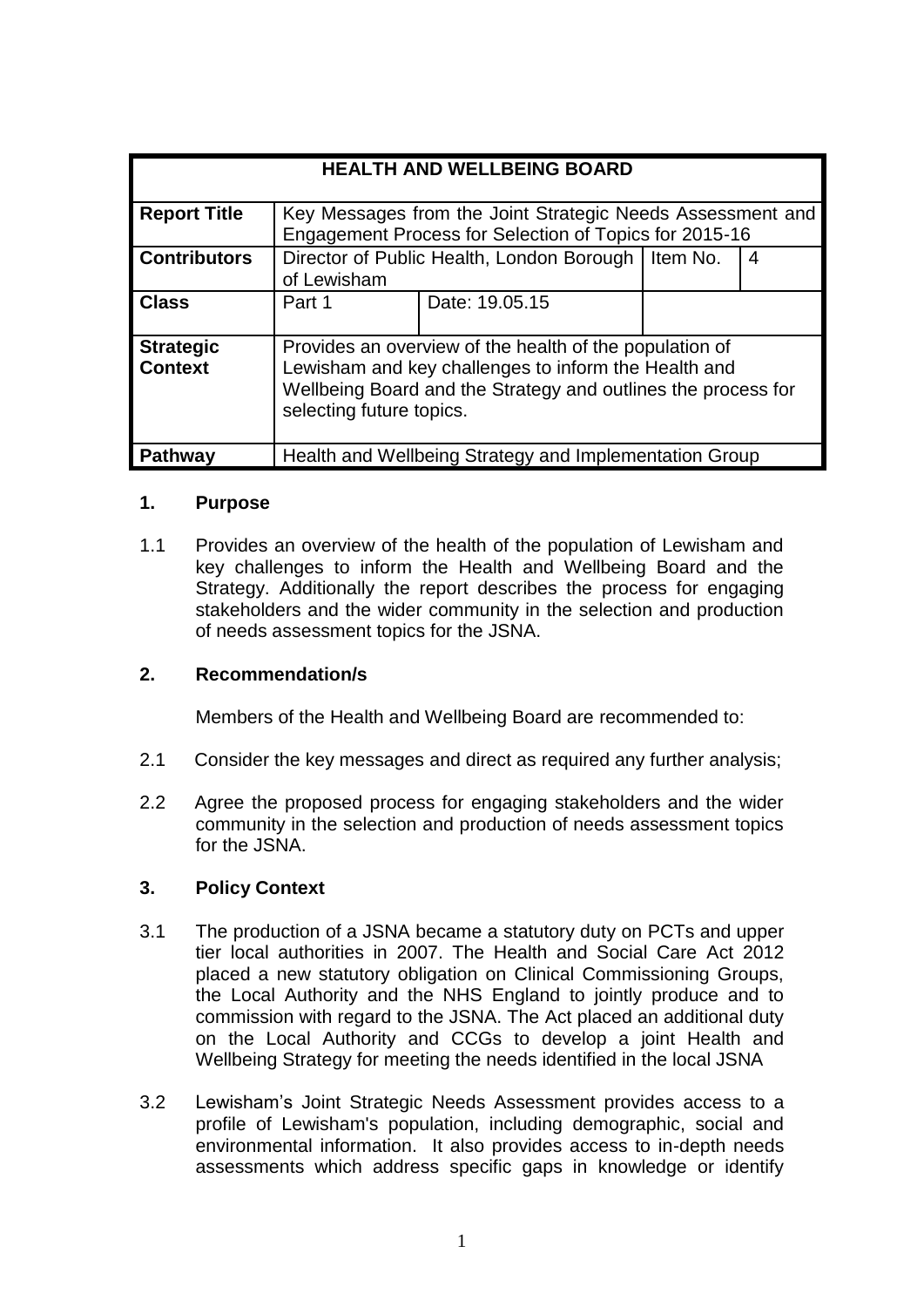issues associated with particular populations/services. These in-depth assessments vary in scope from a focus on a condition, geographical area, or a segment of the population, to a combination of these. Needs assessments in Lewisham are carried out to an agreed standard as outlined in the joint Community Services/Public Health guide. The overall aim of each needs assessment is to translate robust qualitative and quantitative data analysis into key messages for commissioners, service providers and partners.

- 3.3 The most recent version can be found here: [www.lewishamjsna.org.uk](http://www.lewishamjsna.org.uk/)
- 3.4 The priorities of The Health and Wellbeing Strategy 2013-2023 were informed by the JSNA.

### **4. Background**

- 4.1 To undertake its responsibilities the Board needs to be periodically updated on the local population and its health needs.
- 4.1 A JSNA process was implemented in 2011.This included a standardised process for prioritising the topics on which needs assessments should be undertaken. There has been no systematic approach since 2012/13 to identify priorities for JSNA topics due to scarcity of resource to complete JSNAs topics; however topics have been completed when resources have become available.
- 4.2 Individual JSNA topics provide in-depth analysis and recommendations for that specific service/population group.
- 4.3 A Revised Process was agreed at the last Health and Wellbeing Board. It proposes a greater involvement of the Health and Wellbeing Implementation Group. It is proposed that this group now takes on the responsibility to oversee the prioritisation and final sign off of completed JSNA topics and presents the priorities for JSNA topics to be undertaken, and the conclusions from completed JSNA topics to the Health and Wellbeing Board.
- 4.4 The Health & Wellbeing Board requested further clarification on the process of engaging stakeholders and the wider community in selecting and prioritising topics for future JSNA needs assessments and agreeing an annual programme of work.

### **5. Population Profile and Health Challenges**

#### **5.1 Population**

5.1.1 The Lewisham population is projected to grow across all age groups over the next five years. For this period the largest increase in numbers is in the 20-64 year old age group. Over the next fifteen years the greatest percentage increase will be in the 65+ age group.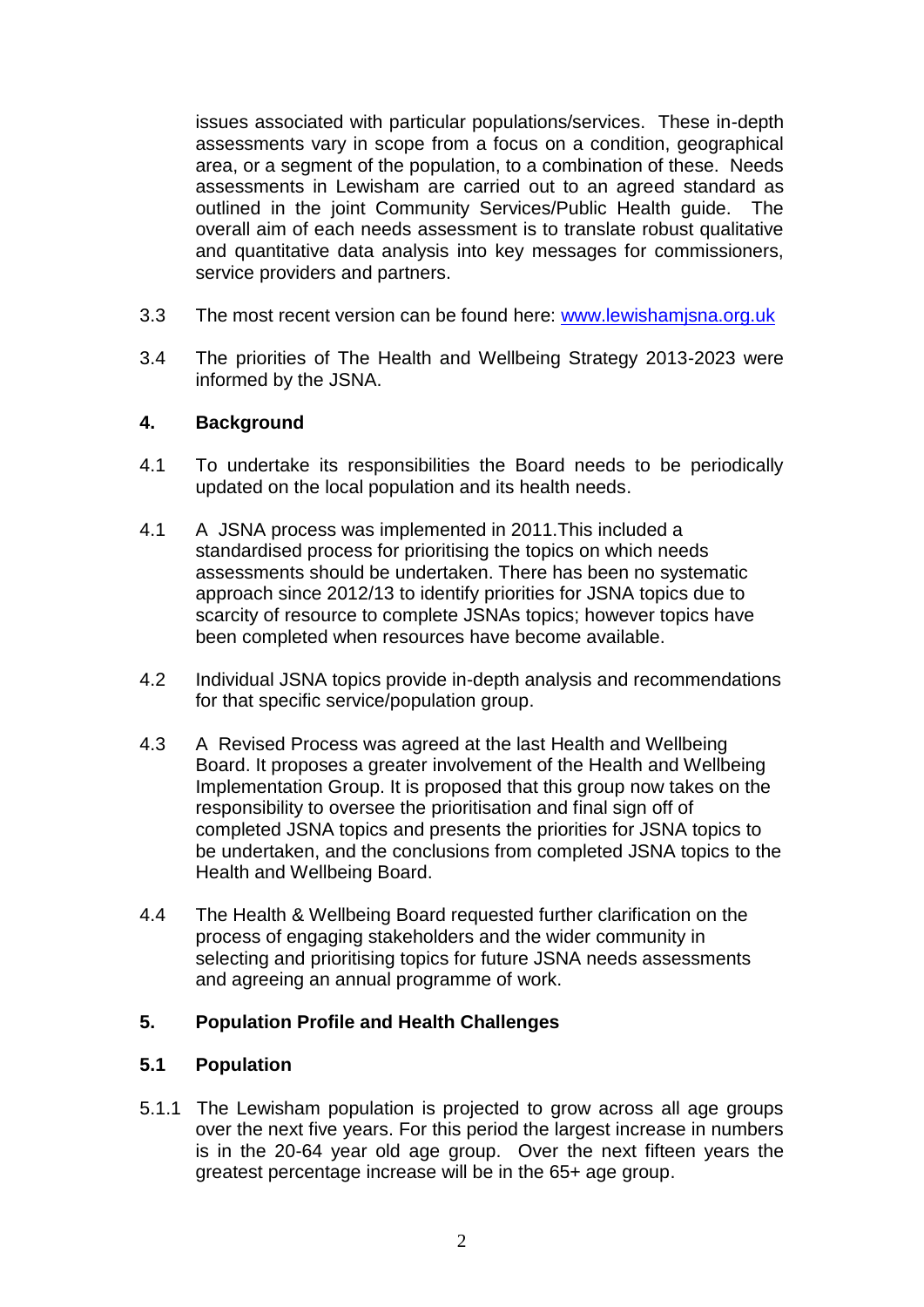- 5.1.2 The increasing number of births is expected to plateau towards the end of the decade. The population of children, in particular those aged 5 to 14 will continue to rise for the foreseeable future because of the previous rise in births.
- 5.1.3 Lewisham is the  $14<sup>th</sup>$  most ethnically diverse local authority in England and Wales. Black and Ethnic Minority (BAME) groups make up 49.3% of the population, the two largest groups are Black African (12%) and Black Caribbean (11%). In the school population 77% are from BAME, with over 170 languages spoken. The ethnic profile of the older population, which has been predominately White will change.

### **5.2 Health Inequalities**

- 5.2.1 There have been improvements in the health of Lewisham residents. However Lewisham experiences significantly worse health outcomes than London and England. The 2013 Standardised Mortality Ratio (SMR) for All Cause Mortality in Lewisham was 98 compared to London (SMR 91) and England (SMR 99). This was a notable decrease for Lewisham compared to 2012.
- 5.2.2 Health outcomes are variable across Lewisham. Recent data indicate that Life Expectancy for males in New Cross, Sydenham and Lewisham Central wards is 75 years; five years lower than for males living in Crofton Park. Female Life Expectancy in New Cross is 77 years, nine years lower than for females living in Crofton Park.
- 5.2.3 The premature mortality rate for Lewisham is significantly higher than that of London. There are higher rates of overall and specific causes of mortality in the more deprived areas of the borough. Rates of Premature All Persons, All Cause Mortality are significantly higher in Lewisham Central, Bellingham and New Cross wards compared to the Lewisham average. Cancer, Circulatory disease and Respiratory disease are the main contributors to the gap in life expectancy between Lewisham and England for both men and women. Whilst there are other concentrations of deprivation and poor health outcomes in some wards, these change from year to year and high levels of deprivation are found throughout Lewisham.
- 5.2.4 Long term conditions are more prevalent amongst the poorest in society. Compared to social class I (the most affluent), people in social class V (the least affluent) have 60 percent higher prevalence of long term conditions and 60 percent higher severity of conditions.
- 5.2.5 In addition to deprivation impacting on inequalities in health outcomes, other populations such as those with mental health problems, homeless people, asylum seekers and Black and minority ethic groups experience health inequalities. For example 70% of people with mental health problems smoke, please see 5.6.2 below for further information. Additionally for inequalities seen in Sexual Health see 5.7.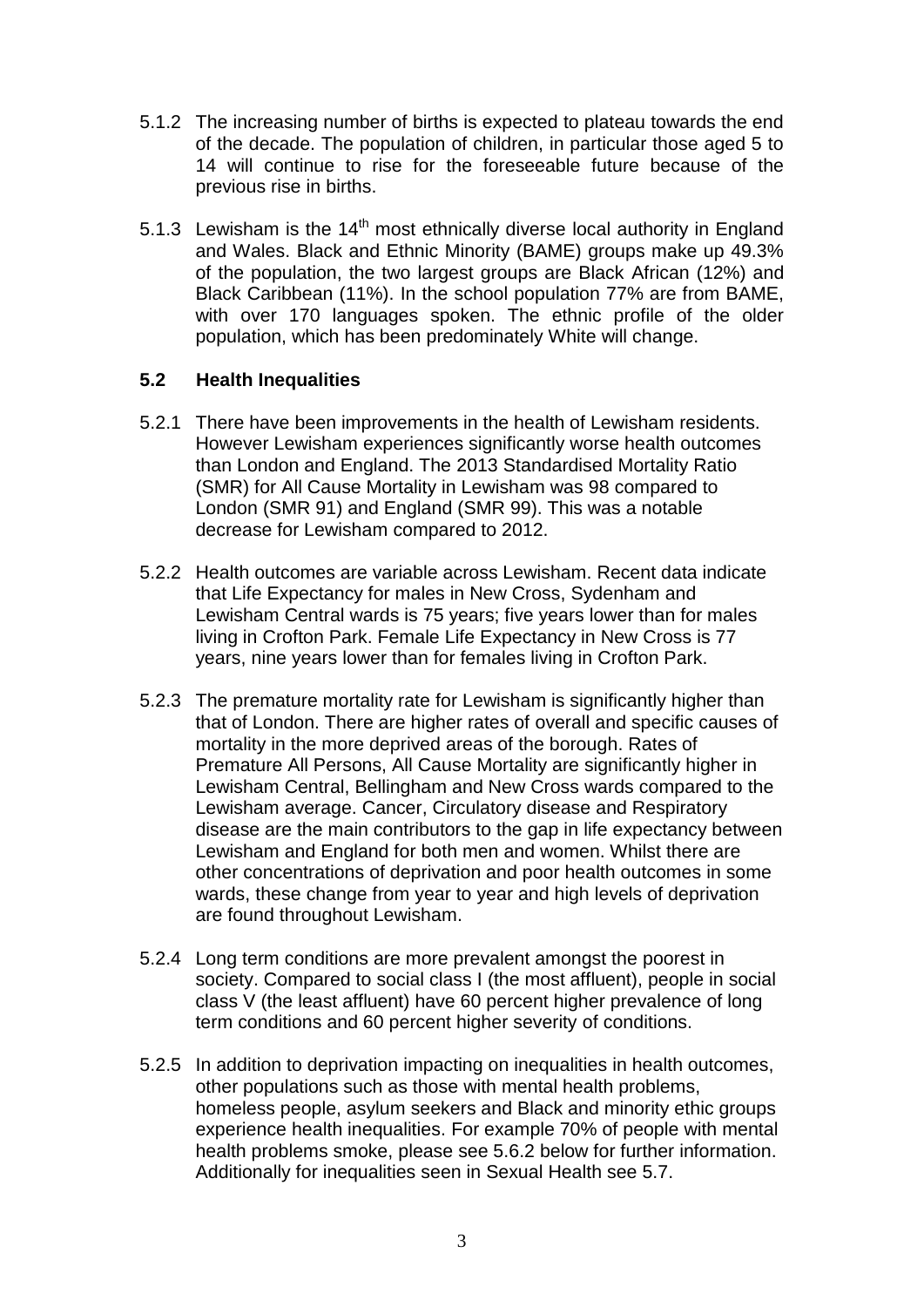### **5.3 Cancer**

5.3.1 Cancer is now the main cause of death (28.3%), followed by circulatory disease (28.1%), respiratory disease (13.8%) and dementia (9%).

## **5.4 Health Risks**

5.4.1 More people smoke in Lewisham than the national average, reducing the number of people who smoke would make a major impact on the key causes of premature death. Obesity rates in children are high compared to England although similar to rates in London. Reducing levels of obesity, alcohol intake and inactivity would also contribute to improving health outcomes.

# **5.5 Long-Term Conditions**

- 5.5.1 There will be increasing numbers of people who have long-term conditions and this will further increase with the ageing population, particularly the likelihood of having more than two conditions.
- 5.5.2 Lewisham's Black and Minority Ethnic communities are also at greater risk from health conditions such as diabetes, hypertension and stroke.
- 5.5.3 Identifying those with disease early and treating them optimally will be essential to managing this increasing demand.
- 5.5.4 Dementia with the increasing age of the population the number of dementia cases will rise; prevalence increases particularly in the population older than 65.

### **5.6 Mental Health**

- 5.6.1 Prevalence of mental illness is high in Lewisham both for Common Mental Illnesses and Severe Mental Illness. Poor mental health is more prevalent in disadvantaged communities in Lewisham. Demand for services is high.
- 5.6.2 Mental ill health is more prevalent in certain Black and Minority Ethnic groups, those who identify as Lesbian, Gay or Bisexual, those who are divorced/widowed/separated and those living in deprived areas.

### **5.7 Sexual Health**

5.7.1 Lewisham has very high rates of abortion, teenage pregnancy and Sexually transmitted infections. HIV rates are high and over half of all cases are diagnosed 'late'. Certain groups are disproportionately affected by sexual ill-health. For example, HIV has had a greater impact on several groups such as men who have sex with men and those from Black African communities.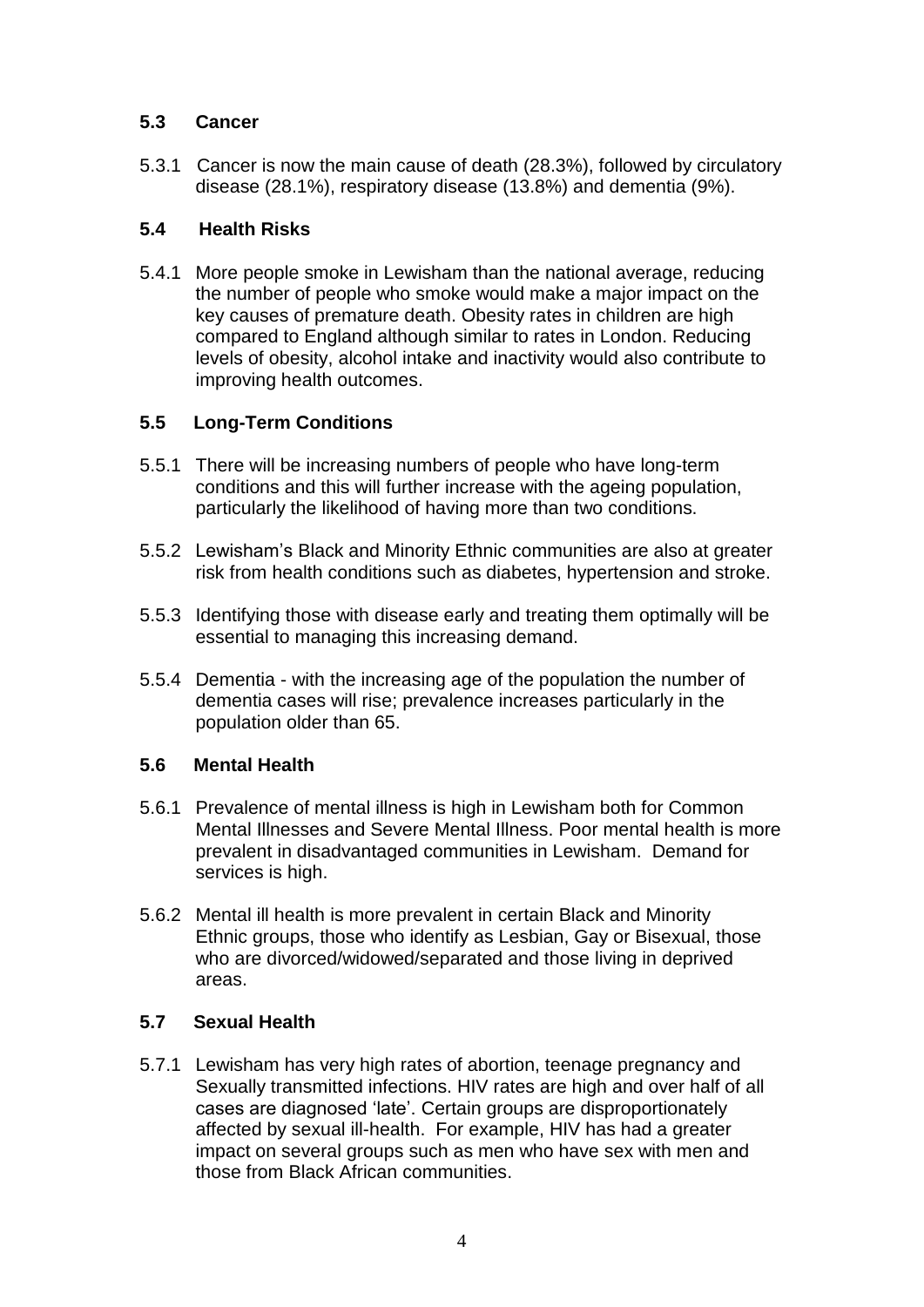### **5.8 Birth Weight**

- 5.8.1 The percentage of low birthweight babies has been a challenge in Lewisham, however for 2013 Lewisham was slightly lower than the London average. Smoking in pregnancy is the single most important modifiable factor contributing to low birthweight. Early access to antenatal care, careful management of high risk pregnancies and smoking cessation can significantly improve neonatal and maternal outcomes including low birthweight.
- 5.8.2 The highest risk of low birth weight is in babies born to mothers of Black African and Black Caribbean ethnicity, to mothers of any Asian ethnic group, and to mothers from deprived areas.

### **5.9 Children**

- 5.9.1 The main health risks for children are premature delivery, high levels of obesity, and high levels of toxic stress defined as exposure to strong, frequent, and/or prolonged adversity, such as physical or emotional abuse, chronic neglect, caregiver substance abuse or mental illness, exposure to violence, and/or the accumulated burdens of family economic hardship. The level of child poverty in Lewisham is significantly worse than the England average. The rate of family homelessness is also worse than the England average.
- 5.9.2 Lewisham has significantly higher emergency admissions for diabetes, asthma and epilepsy in children aged under 19, than England.

### **5.10 Young People**

5.10.1 The main health risks for young people are mental health issues, often as a consequence of exposure to toxic stress during early development, and sexual ill-health. High levels of obesity, and use of tobacco alcohol and cannabis also adversely affect young people's health in Lewisham.

### **5.11 Adults**

- 5.11.1 Health risks for adults are the increasing numbers of people diagnosed with long term conditions and their management, in particular, Diabetes, COPD, CVD and hypertension.
- 5.11.2 Level of mental health needs for both common and severe mental illness are significantly higher for adults in Lewisham compared to London and England. None of the cancer screening programmes meet the national targets. The prevalence of risk factors such as obesity and overweight affect 61% of the adult population. Around 1 in 5 adults smoke, rising to 1 in 4 for routine and manual workers and there is a high rate of alcohol harm in Lewisham.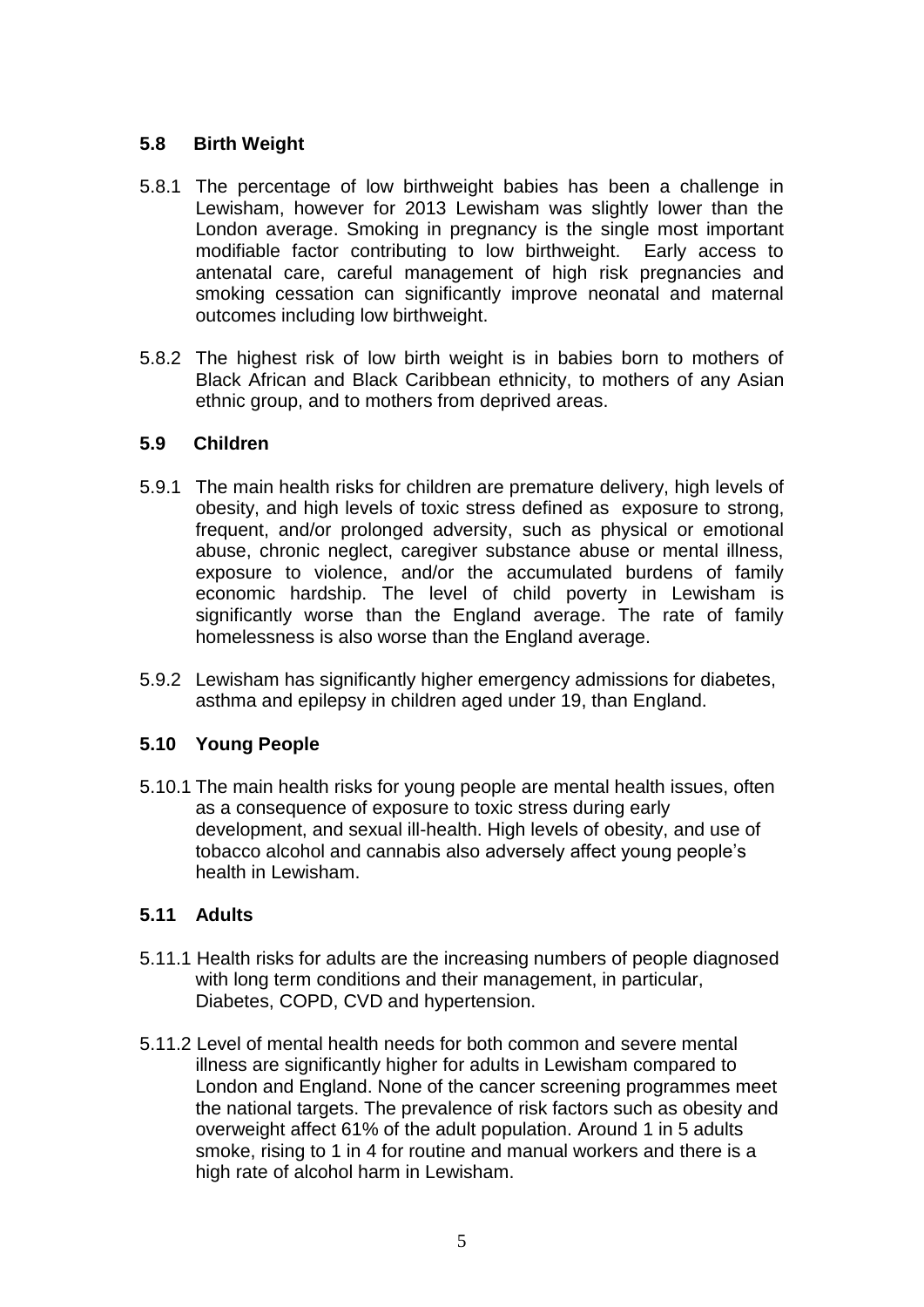### **5.12 Older People**

- 5.12.1 The prevalence of having a long term condition increases with age and over fifty percent of those aged 75+ will have two or more long term conditions.
- 5.12.2 The prevalence of dementia increases markedly with age, at about 1% of 65 to 69 year olds and almost one in four people aged over 90. In 2012/13 it was estimated that under half of all people with dementia are undiagnosed in Lewisham.
- 5.12.3 The rate of emergency hospital admissions for accidental falls is significantly higher in Lewisham than the England average, at 3,367 per 100,000 in 2012/13.

### **6. Proposed Engagement Process for Selecting JSNA Topics**

- 6.1 At the beginning of each financial year, it is proposed that the chair of the Health & Wellbeing Strategy Implementation Group writes to: all member organisations of the Health & Wellbeing Board, the Boards reporting to the Health & Wellbeing Board, Health & Wellbeing Strategy Delivery Groups, main health & social care providers, and key voluntary organisations. The chair will invite submission of suggested JSNA topics for needs assessment using a standard JSNA registration form.
- 6.2 The Health & Wellbeing Strategy Implementation Group will also utilise existing engagement events to invite submission of suggested JSNA topics for needs assessment. Examples include the proposed engagement on the refresh of the 2015-2018 Health & Wellbeing Strategy Delivery Plan and engagement events forming part of the Well London programme in Bellingham, North Lewisham and Central Lewisham.
- 6.3 The Lewisham JSNA website will allow online submission of suggested JSNA topics for needs assessment using the same JSNA topic registration form.
- 6.4 The Health & Wellbeing Strategy Implementation Group will aggregate all submissions of suggested JSNA topics for needs assessment, undertake a prioritisation process using agreed criteria to select a proposed priority list of JSNA topics for needs assessments to be undertaken in 2015-16, and schedule a work plan and timetable for publication of topics to the JSNA website.

### **7. Financial implications**

7.1 There are no specific financial implications. The Public Health team will have to allocate the appropriate human resources to manage and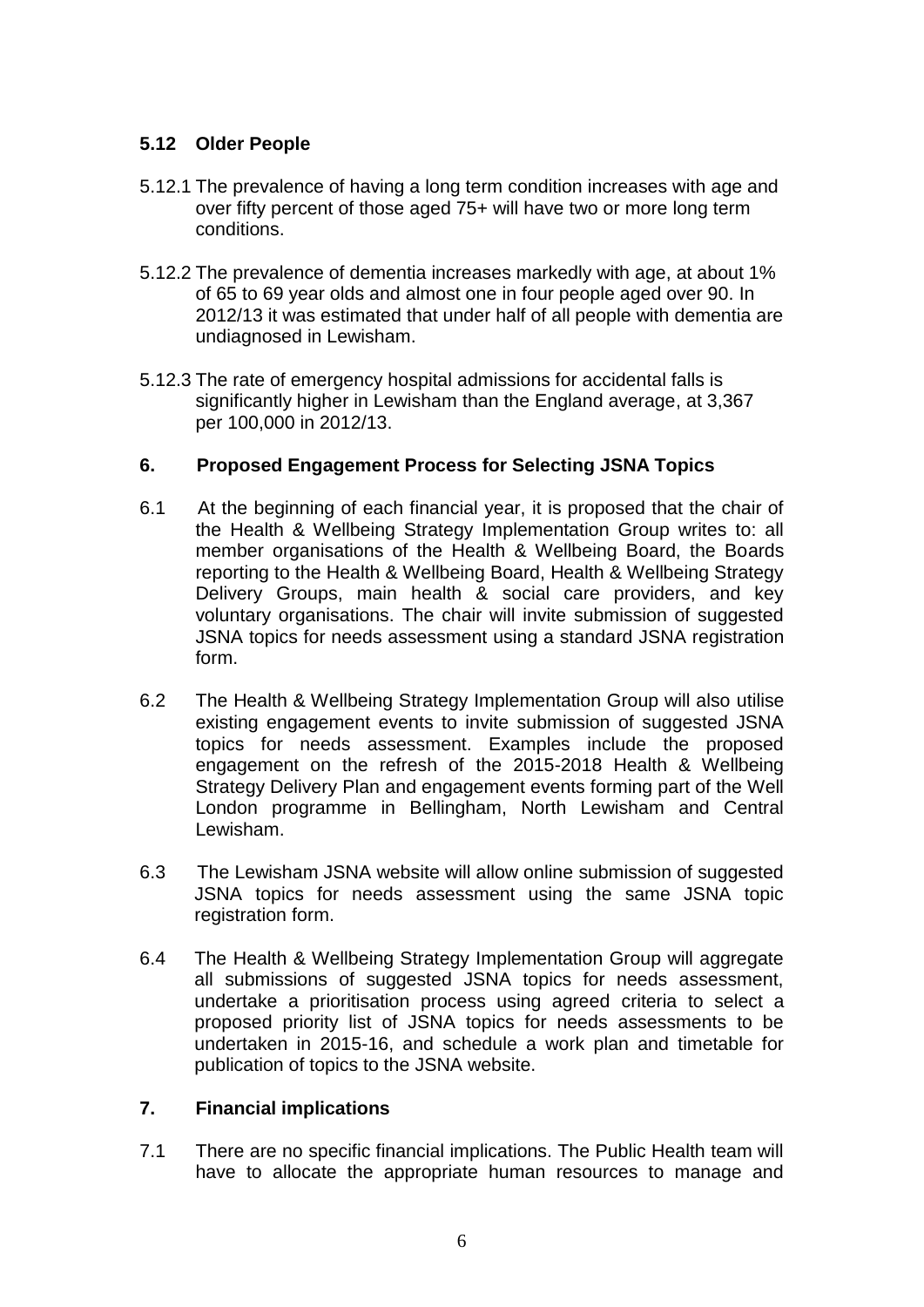coordinate the JSNA process. Relevant commissioners will also be required to allocate appropriate human resources to the relevant JSNA Topic Expert Group.

7.2 Both the development of the JSNA and any expenditure proposed as a result of it will be met either from existing budgets or from new external funding.

### **8. Legal implications**

- 8.1 The requirement to produce a JSNA is set out above.
- 8.2 Members of the Board are reminded that under Section 195 Health and Social Care Act 2012, Health and Wellbeing Boards are under a duty to encourage integrated working between the persons who arrange for health and social care services in their area.

### **9. Crime and Disorder Implications**

9.1 There are no Crime and Disorder Implications from this report.

# **10. Equalities Implications**

10.1 JSNAs are a continuous process of strategic assessment and planning, with a core aim to develop local evidence, based priorities for commissioning which will improve health and reduce inequalities. Equalities Implications have been highlighted throughout the body of the report.

### **11. Environmental Implications**

11.1 There are no Environmental Implications from this report.

### **12. Conclusion**

- 12.1 Lewisham continues to face notable health challenges. With a fast growing population these issues need to continue to be addressed through the Health and Wellbeing Board and its Strategy.
- 12.2 The proposed process for engaging stakeholders and the wider community in selecting and prioritising JSNA topics for future needs assessments will ensure that the process is systematic and improved and overseen by the Health And Wellbeing Implementation Group which is accountable to the Health and Wellbeing Board.

If you have any difficulty in opening the links above or those within the body of the report, please contact Kalyan DasGupta [\(kalyan.dasgupta@lewisham.gov.uk;](mailto:kalyan.dasgupta@lewisham.gov.uk) 020 8314 8378), who will assist.